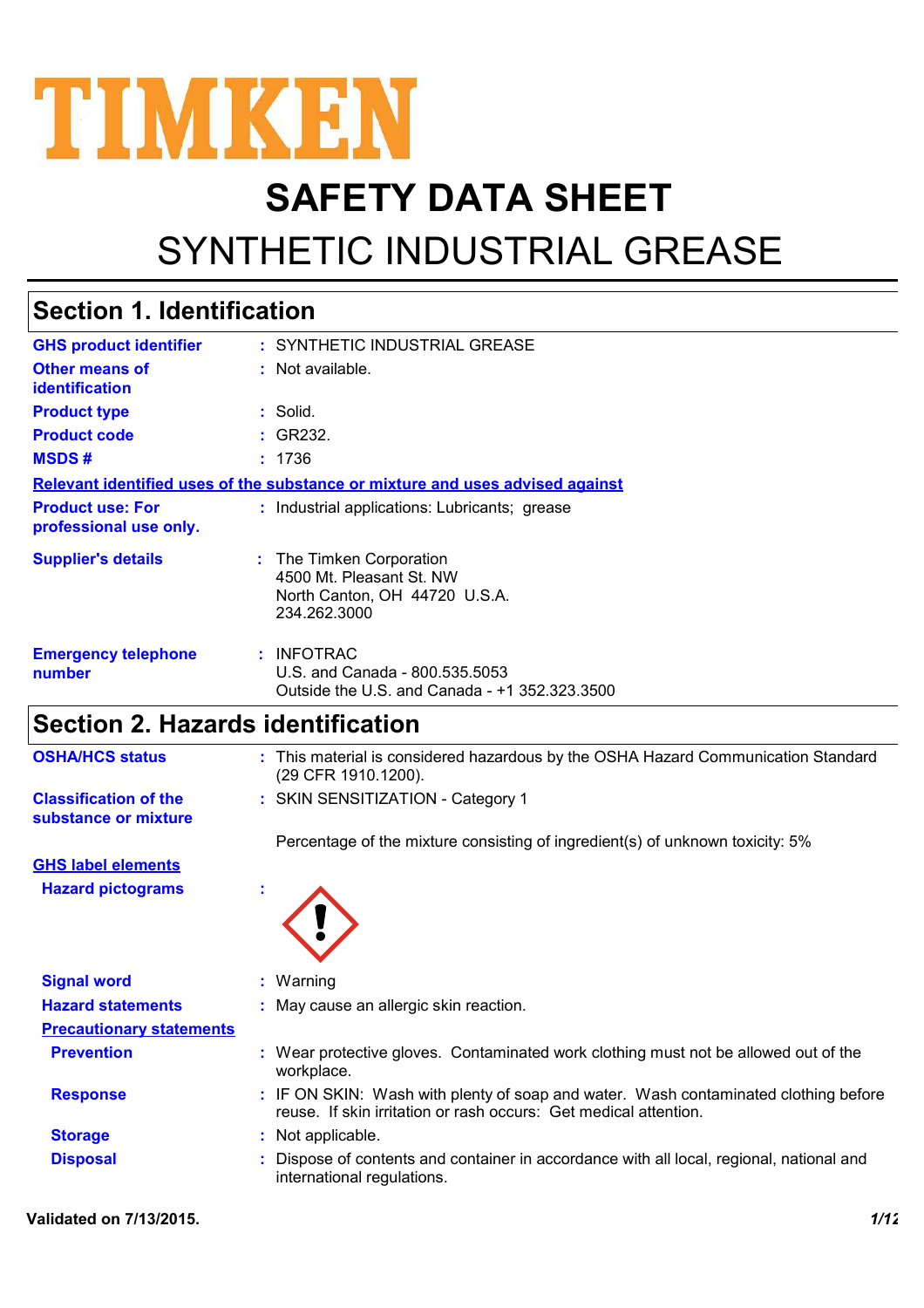### **Section 2. Hazards identification**

**Hazards not otherwise classified**

**:** None known.

### **Section 3. Composition/information on ingredients**

| Substance/mixture                       | : Mixture        |
|-----------------------------------------|------------------|
| Other means of<br><i>identification</i> | : Not available. |

#### **CAS number/other identifiers**

| <b>Ingredient name</b>                                                     | $\frac{9}{6}$      | <b>CAS number</b>        |
|----------------------------------------------------------------------------|--------------------|--------------------------|
| Dec-1-ene, homopolymer, hydrogenated Dec-1-ene, oligomers,<br>hydrogenated | 60-100             | 68037-01-4               |
| azelaic acid<br>calcium bis(dinonylnaphthalenesulphonate)                  | $1-5$<br>$0.1 - 1$ | 123-99-9<br>l 57855-77-3 |

Any concentration shown as a range is to protect confidentiality or is due to batch variation.

**There are no additional ingredients present which, within the current knowledge of the supplier and in the concentrations applicable, are classified as hazardous to health or the environment and hence require reporting in this section.**

**Occupational exposure limits, if available, are listed in Section 8.**

### **Section 4. First aid measures**

#### **Description of necessary first aid measures**

| <b>Eye contact</b>                                        | : Immediately flush eyes with plenty of water, occasionally lifting the upper and lower<br>eyelids. Check for and remove any contact lenses. Continue to rinse for at least 10<br>minutes. Get medical attention if irritation occurs.                                                                                                                                                                                                                                                                                                                                                                                                                                                                                                                                                                                    |
|-----------------------------------------------------------|---------------------------------------------------------------------------------------------------------------------------------------------------------------------------------------------------------------------------------------------------------------------------------------------------------------------------------------------------------------------------------------------------------------------------------------------------------------------------------------------------------------------------------------------------------------------------------------------------------------------------------------------------------------------------------------------------------------------------------------------------------------------------------------------------------------------------|
| <b>Inhalation</b>                                         | : Remove victim to fresh air and keep at rest in a position comfortable for breathing. If<br>not breathing, if breathing is irregular or if respiratory arrest occurs, provide artificial<br>respiration or oxygen by trained personnel. It may be dangerous to the person providing<br>aid to give mouth-to-mouth resuscitation. Get medical attention if adverse health effects<br>persist or are severe. If unconscious, place in recovery position and get medical<br>attention immediately. Maintain an open airway. Loosen tight clothing such as a collar,<br>tie, belt or waistband. In case of inhalation of decomposition products in a fire,<br>symptoms may be delayed. The exposed person may need to be kept under medical<br>surveillance for 48 hours.                                                    |
| <b>Skin contact</b>                                       | : Wash with plenty of soap and water. Remove contaminated clothing and shoes. Wash<br>contaminated clothing thoroughly with water before removing it, or wear gloves.<br>Continue to rinse for at least 10 minutes. Get medical attention. In the event of any<br>complaints or symptoms, avoid further exposure. Wash clothing before reuse. Clean<br>shoes thoroughly before reuse.                                                                                                                                                                                                                                                                                                                                                                                                                                     |
| <b>Ingestion</b>                                          | : Wash out mouth with water. Remove dentures if any. Remove victim to fresh air and<br>keep at rest in a position comfortable for breathing. If material has been swallowed and<br>the exposed person is conscious, give small quantities of water to drink. Stop if the<br>exposed person feels sick as vomiting may be dangerous. Do not induce vomiting<br>unless directed to do so by medical personnel. If vomiting occurs, the head should be<br>kept low so that vomit does not enter the lungs. Get medical attention if adverse health<br>effects persist or are severe. Never give anything by mouth to an unconscious person.<br>If unconscious, place in recovery position and get medical attention immediately.<br>Maintain an open airway. Loosen tight clothing such as a collar, tie, belt or waistband. |
| <b>Most important symptoms/effects, acute and delayed</b> |                                                                                                                                                                                                                                                                                                                                                                                                                                                                                                                                                                                                                                                                                                                                                                                                                           |
| <b>Potential acute health effects</b>                     |                                                                                                                                                                                                                                                                                                                                                                                                                                                                                                                                                                                                                                                                                                                                                                                                                           |
| <b>Eye contact</b>                                        | : No known significant effects or critical hazards.                                                                                                                                                                                                                                                                                                                                                                                                                                                                                                                                                                                                                                                                                                                                                                       |
| <b>Inhalation</b>                                         | : No known significant effects or critical hazards.                                                                                                                                                                                                                                                                                                                                                                                                                                                                                                                                                                                                                                                                                                                                                                       |

#### **Validated on 7/13/2015.** *2/12*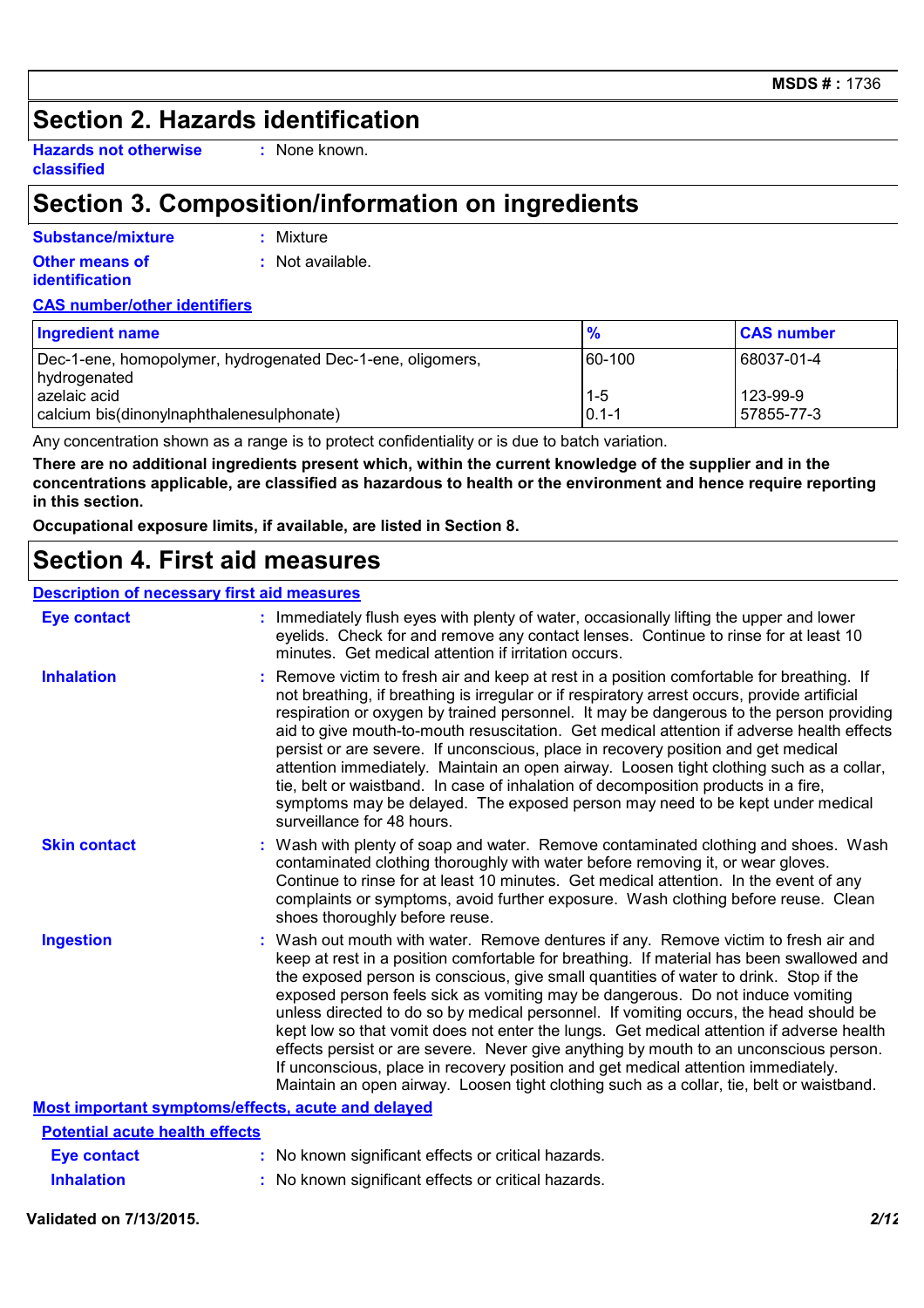#### **Section 4. First aid measures Protection of first-aiders** : No action shall be taken involving any personal risk or without suitable training. It may be dangerous to the person providing aid to give mouth-to-mouth resuscitation. Wash contaminated clothing thoroughly with water before removing it, or wear gloves. **Notes to physician <b>:** In case of inhalation of decomposition products in a fire, symptoms may be delayed. The exposed person may need to be kept under medical surveillance for 48 hours. **Specific treatments :** No specific treatment. **Ingestion :** No known significant effects or critical hazards. **Skin contact :** May cause an allergic skin reaction. **Over-exposure signs/symptoms Skin contact Ingestion Inhalation :** No specific data. No specific data. **:** Adverse symptoms may include the following: **:** irritation redness **Eye contact :** No specific data. **See toxicological information (Section 11) Indication of immediate medical attention and special treatment needed, if necessary**

## **Section 5. Fire-fighting measures**

| <b>Extinguishing media</b>                               |                                                                                                                                                                                                   |
|----------------------------------------------------------|---------------------------------------------------------------------------------------------------------------------------------------------------------------------------------------------------|
| <b>Suitable extinguishing</b><br>media                   | : Use an extinguishing agent suitable for the surrounding fire.                                                                                                                                   |
| <b>Unsuitable extinguishing</b><br>media                 | : None known.                                                                                                                                                                                     |
| <b>Specific hazards arising</b><br>from the chemical     | : No specific fire or explosion hazard.                                                                                                                                                           |
| <b>Hazardous thermal</b><br>decomposition products       | Decomposition products may include the following materials:<br>carbon dioxide<br>carbon monoxide<br>nitrogen oxides<br>sulfur oxides<br>metal oxide/oxides                                        |
| <b>Special protective actions</b><br>for fire-fighters   | Promptly isolate the scene by removing all persons from the vicinity of the incident if<br>there is a fire. No action shall be taken involving any personal risk or without suitable<br>training. |
| <b>Special protective</b><br>equipment for fire-fighters | : Fire-fighters should wear appropriate protective equipment and self-contained breathing<br>apparatus (SCBA) with a full face-piece operated in positive pressure mode.                          |

### **Section 6. Accidental release measures**

|                                  | <b>Personal precautions, protective equipment and emergency procedures</b>                                                                                                                                                                                                                                                                                                        |
|----------------------------------|-----------------------------------------------------------------------------------------------------------------------------------------------------------------------------------------------------------------------------------------------------------------------------------------------------------------------------------------------------------------------------------|
| For non-emergency<br>personnel   | : No action shall be taken involving any personal risk or without suitable training.<br>Evacuate surrounding areas. Keep unnecessary and unprotected personnel from<br>entering. Do not touch or walk through spilled material. Provide adequate ventilation.<br>Wear appropriate respirator when ventilation is inadequate. Put on appropriate<br>personal protective equipment. |
|                                  | <b>For emergency responders</b> : If specialised clothing is required to deal with the spillage, take note of any information<br>in Section 8 on suitable and unsuitable materials. See also the information in "For non-<br>emergency personnel".                                                                                                                                |
| <b>Environmental precautions</b> | : Avoid dispersal of spilled material and runoff and contact with soil, waterways, drains<br>and sewers. Inform the relevant authorities if the product has caused environmental<br>pollution (sewers, waterways, soil or air).                                                                                                                                                   |
| Validated on 7/13/2015.          | 3/12                                                                                                                                                                                                                                                                                                                                                                              |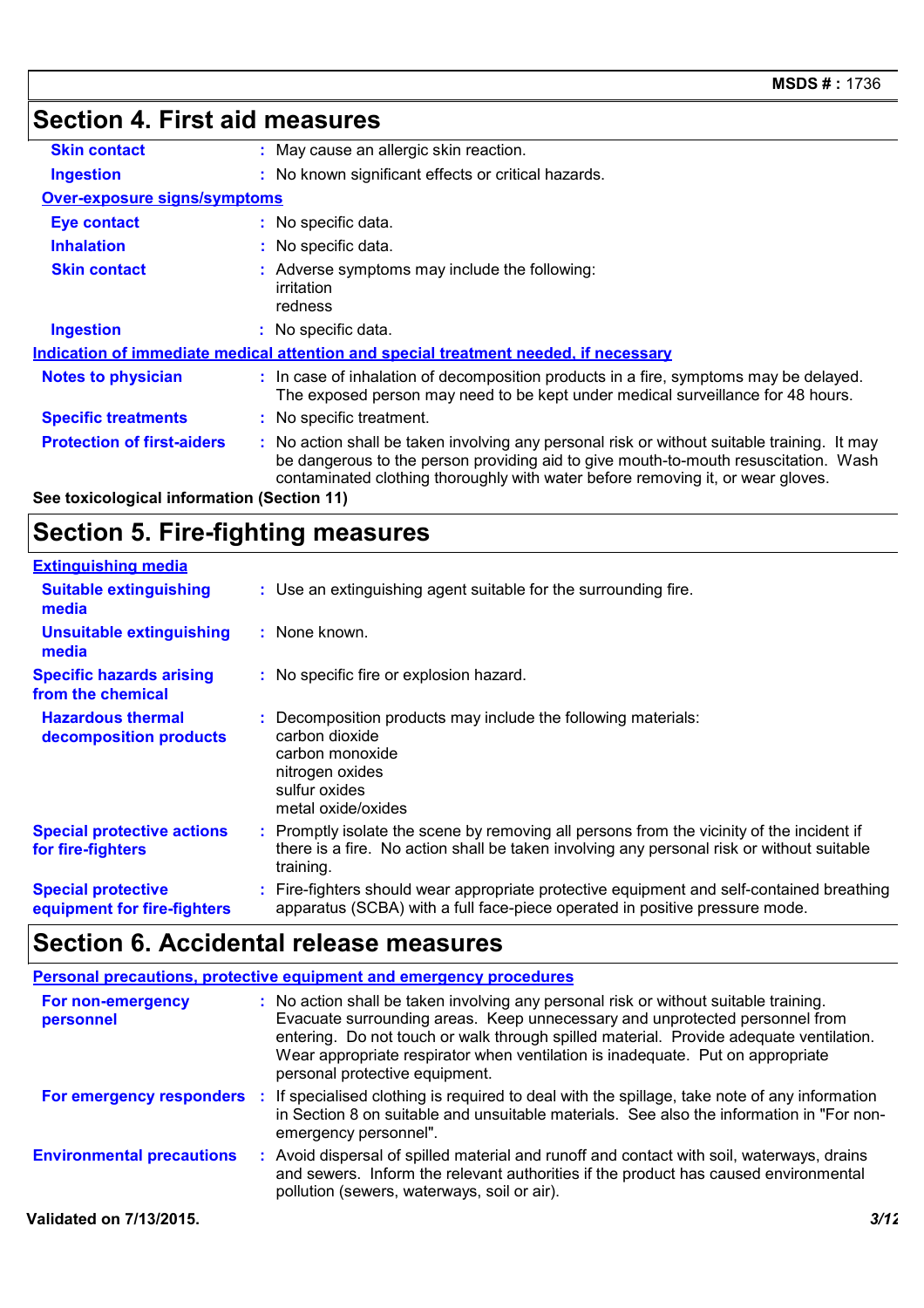### **Section 6. Accidental release measures**

### **Methods and materials for containment and cleaning up**

| <b>Small spill</b> | : Move containers from spill area. Avoid dust generation. Using a vacuum with HEPA<br>filter will reduce dust dispersal. Place spilled material in a designated, labeled waste<br>container. Dispose of via a licensed waste disposal contractor.                                                                                                                                                                                               |
|--------------------|-------------------------------------------------------------------------------------------------------------------------------------------------------------------------------------------------------------------------------------------------------------------------------------------------------------------------------------------------------------------------------------------------------------------------------------------------|
| <b>Large spill</b> | : Move containers from spill area. Approach release from upwind. Prevent entry into<br>sewers, water courses, basements or confined areas. Avoid dust generation. Do not<br>dry sweep. Vacuum dust with equipment fitted with a HEPA filter and place in a closed,<br>labeled waste container. Dispose of via a licensed waste disposal contractor. Note:<br>see Section 1 for emergency contact information and Section 13 for waste disposal. |

### **Section 7. Handling and storage**

#### **Precautions for safe handling**

| <b>Protective measures</b>                                                       | Put on appropriate personal protective equipment (see Section 8). Persons with a<br>history of skin sensitization problems should not be employed in any process in which<br>this product is used. Do not get in eyes or on skin or clothing. Do not ingest. Keep in<br>the original container or an approved alternative made from a compatible material, kept<br>tightly closed when not in use. Empty containers retain product residue and can be<br>hazardous. Do not reuse container.                   |
|----------------------------------------------------------------------------------|---------------------------------------------------------------------------------------------------------------------------------------------------------------------------------------------------------------------------------------------------------------------------------------------------------------------------------------------------------------------------------------------------------------------------------------------------------------------------------------------------------------|
| <b>Advice on general</b><br>occupational hygiene                                 | : Eating, drinking and smoking should be prohibited in areas where this material is<br>handled, stored and processed. Workers should wash hands and face before eating,<br>drinking and smoking. Remove contaminated clothing and protective equipment before<br>entering eating areas. See also Section 8 for additional information on hygiene<br>measures.                                                                                                                                                 |
| <b>Conditions for safe storage,</b><br>including any<br><b>incompatibilities</b> | : Store in accordance with local regulations. Store in original container protected from<br>direct sunlight in a dry, cool and well-ventilated area, away from incompatible materials<br>(see Section 10) and food and drink. Keep container tightly closed and sealed until<br>ready for use. Containers that have been opened must be carefully resealed and kept<br>upright to prevent leakage. Do not store in unlabeled containers. Use appropriate<br>containment to avoid environmental contamination. |

### **Section 8. Exposure controls/personal protection**

| <b>Control parameters</b>                         |                                                                                                                                                                                                                                                                                                                                                                                                                                                                             |
|---------------------------------------------------|-----------------------------------------------------------------------------------------------------------------------------------------------------------------------------------------------------------------------------------------------------------------------------------------------------------------------------------------------------------------------------------------------------------------------------------------------------------------------------|
| <b>Occupational exposure limits</b>               |                                                                                                                                                                                                                                                                                                                                                                                                                                                                             |
| None.                                             |                                                                                                                                                                                                                                                                                                                                                                                                                                                                             |
| <b>Appropriate engineering</b><br><b>controls</b> | : Good general ventilation should be sufficient to control worker exposure to airborne<br>contaminants.                                                                                                                                                                                                                                                                                                                                                                     |
| <b>Environmental exposure</b><br><b>controls</b>  | : Emissions from ventilation or work process equipment should be checked to ensure<br>they comply with the requirements of environmental protection legislation. In some<br>cases, fume scrubbers, filters or engineering modifications to the process equipment<br>will be necessary to reduce emissions to acceptable levels.                                                                                                                                             |
| <b>Individual protection measures</b>             |                                                                                                                                                                                                                                                                                                                                                                                                                                                                             |
| <b>Hygiene measures</b>                           | : Wash hands, forearms and face thoroughly after handling chemical products, before<br>eating, smoking and using the lavatory and at the end of the working period.<br>Appropriate techniques should be used to remove potentially contaminated clothing.<br>Contaminated work clothing should not be allowed out of the workplace. Wash<br>contaminated clothing before reusing. Ensure that eyewash stations and safety<br>showers are close to the workstation location. |
| <b>Eye/face protection</b>                        | : Safety eyewear complying with an approved standard should be used when a risk<br>assessment indicates this is necessary to avoid exposure to liquid splashes, mists,<br>gases or dusts. If contact is possible, the following protection should be worn, unless<br>the assessment indicates a higher degree of protection: safety glasses with side-<br>shields.                                                                                                          |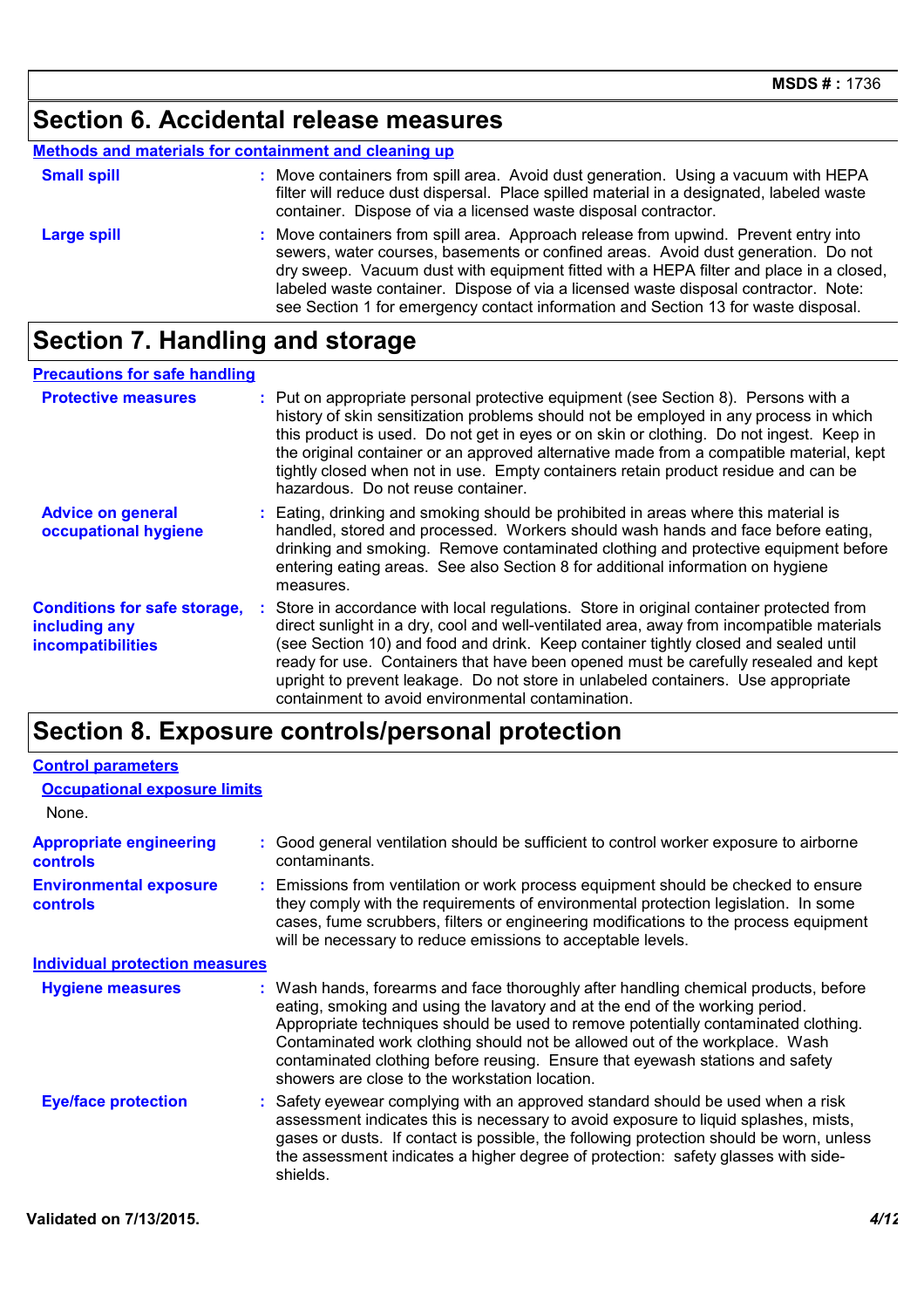# **Section 8. Exposure controls/personal protection**

| <b>Skin protection</b>        |                                                                                                                                                                                                                                                                                                                                                                                                                                                                                                                                                                                                                        |
|-------------------------------|------------------------------------------------------------------------------------------------------------------------------------------------------------------------------------------------------------------------------------------------------------------------------------------------------------------------------------------------------------------------------------------------------------------------------------------------------------------------------------------------------------------------------------------------------------------------------------------------------------------------|
| <b>Hand protection</b>        | : Chemical-resistant, impervious gloves complying with an approved standard should be<br>worn at all times when handling chemical products if a risk assessment indicates this is<br>necessary. Considering the parameters specified by the glove manufacturer, check<br>during use that the gloves are still retaining their protective properties. It should be<br>noted that the time to breakthrough for any glove material may be different for different<br>glove manufacturers. In the case of mixtures, consisting of several substances, the<br>protection time of the gloves cannot be accurately estimated. |
| <b>Body protection</b>        | : Personal protective equipment for the body should be selected based on the task being<br>performed and the risks involved and should be approved by a specialist before<br>handling this product.                                                                                                                                                                                                                                                                                                                                                                                                                    |
| <b>Other skin protection</b>  | : Appropriate footwear and any additional skin protection measures should be selected<br>based on the task being performed and the risks involved and should be approved by a<br>specialist before handling this product.                                                                                                                                                                                                                                                                                                                                                                                              |
| <b>Respiratory protection</b> | : Use a properly fitted, particulate filter respirator complying with an approved standard if<br>a risk assessment indicates this is necessary. Respirator selection must be based on<br>known or anticipated exposure levels, the hazards of the product and the safe working<br>limits of the selected respirator.                                                                                                                                                                                                                                                                                                   |

## **Section 9. Physical and chemical properties**

| <b>Appearance</b>                                 |                                                                                                                             |
|---------------------------------------------------|-----------------------------------------------------------------------------------------------------------------------------|
| <b>Physical state</b>                             | : Solid. [grease]                                                                                                           |
| <b>Color</b>                                      | : Purple.                                                                                                                   |
| Odor                                              | Characteristic.                                                                                                             |
| <b>Odor threshold</b>                             | : Not available.                                                                                                            |
| рH                                                | : Not applicable.                                                                                                           |
| <b>Melting point</b>                              | : Not available.                                                                                                            |
| <b>Boiling point</b>                              | : Not available.                                                                                                            |
| <b>Flash point</b>                                | : Not available.                                                                                                            |
| <b>Evaporation rate</b>                           | : Not available.                                                                                                            |
| <b>Flammability (solid, gas)</b>                  | : Flammable in the presence of the following materials or conditions: open flames, sparks<br>and static discharge and heat. |
| Lower and upper explosive<br>(flammable) limits   | : Not available.                                                                                                            |
| <b>Vapor pressure</b>                             | : Not available.                                                                                                            |
| <b>Vapor density</b>                              | Not available.                                                                                                              |
| <b>Relative density</b>                           | : $0.87$ g/cm <sup>3</sup>                                                                                                  |
| <b>Solubility</b>                                 | : Insoluble in the following materials: cold water.                                                                         |
| <b>Partition coefficient: n-</b><br>octanol/water | : Not available.                                                                                                            |
| <b>Auto-ignition temperature</b>                  | : Not available.                                                                                                            |
| <b>Decomposition temperature</b>                  | : Not available.                                                                                                            |
| <b>Viscosity</b>                                  | : Kinematic (40°C (104°F)): >0.21 cm <sup>2</sup> /s (>21 cSt)                                                              |
| <b>VOC</b>                                        | : 0<br>g/L                                                                                                                  |
| <b>VOC Method</b>                                 | : ASTM E 1868                                                                                                               |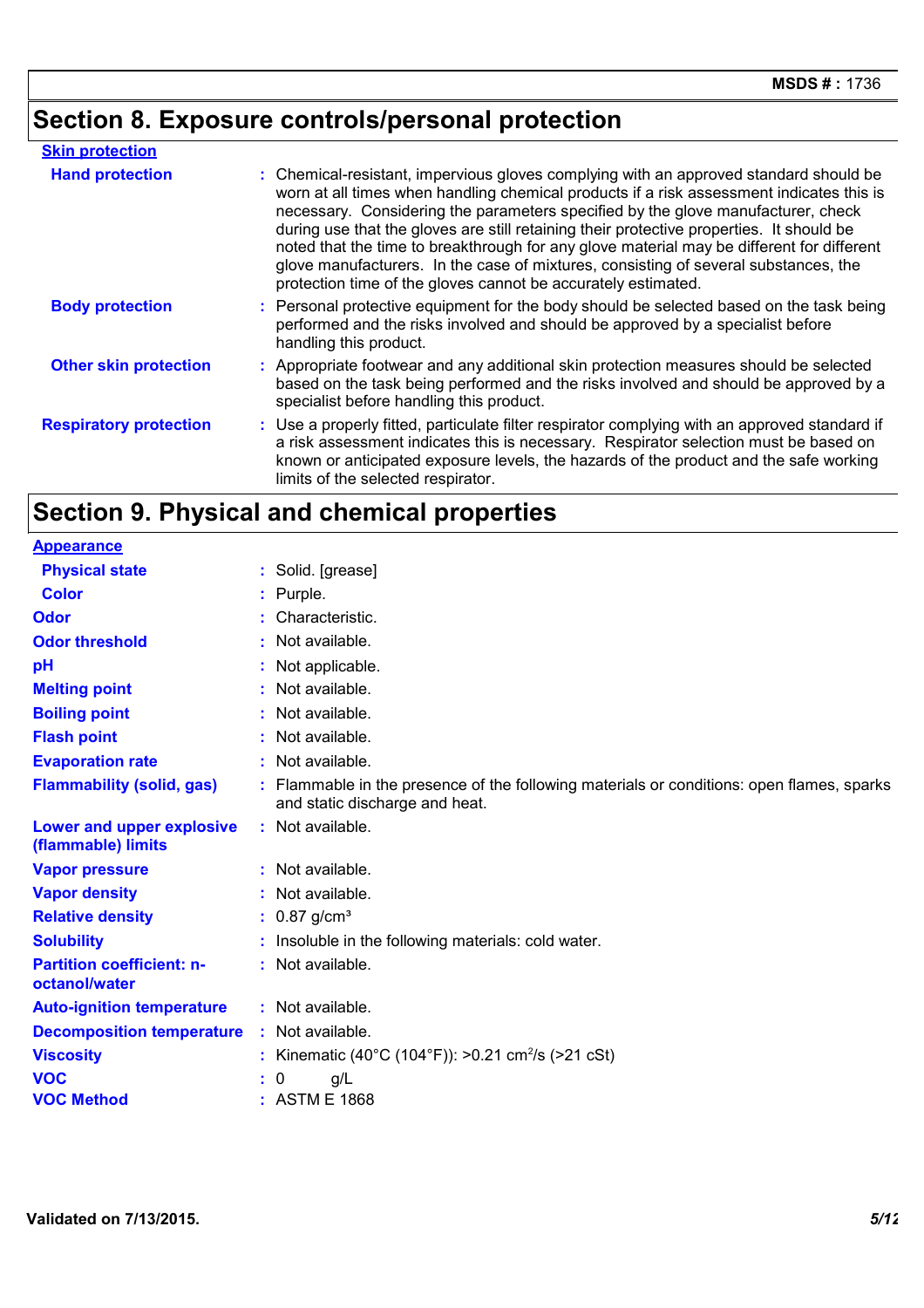### **Section 10. Stability and reactivity**

| <b>Reactivity</b>                            | : No specific test data related to reactivity available for this product or its ingredients.              |
|----------------------------------------------|-----------------------------------------------------------------------------------------------------------|
| <b>Chemical stability</b>                    | : The product is stable.                                                                                  |
| <b>Possibility of hazardous</b><br>reactions | : Under normal conditions of storage and use, hazardous reactions will not occur.                         |
| <b>Conditions to avoid</b>                   | : No specific data.                                                                                       |
| <b>Incompatible materials</b>                | No specific data.                                                                                         |
| <b>Hazardous decomposition</b><br>products   | : Under normal conditions of storage and use, hazardous decomposition products should<br>not be produced. |

### **Section 11. Toxicological information**

### **Information on toxicological effects**

#### **Acute toxicity**

| <b>Product/ingredient name</b>                                | <b>Result</b>            | <b>Species</b> | <b>Dose</b>           | <b>Exposure</b> |
|---------------------------------------------------------------|--------------------------|----------------|-----------------------|-----------------|
| azelaic acid<br>calcium bis<br>(dinonylnaphthalenesulphonate) | LD50 Oral<br>LD50 Dermal | Rat<br>Rabbit  | >5 g/kg<br>$>20$ g/kg |                 |
|                                                               | LD50 Oral                | Rat            | -5000 mg/kg           |                 |

**Conclusion/Summary :** No known significant effects or critical hazards.

#### **Irritation/Corrosion**

| <b>Product/ingredient name</b> | <b>Result</b>            | <b>Species</b> | <b>Score</b> | <b>Exposure</b> | <b>Observation</b> |
|--------------------------------|--------------------------|----------------|--------------|-----------------|--------------------|
| azelaic acid                   | Eyes - Mild irritant     | Rabbit         |              | 3 milligrams    |                    |
|                                | ISkin - Mild irritant    | Rabbit         |              | 24 hours 500    |                    |
|                                |                          |                |              | milligrams      |                    |
| calcium bis                    | Skin - Moderate irritant | Rabbit         |              | 10.5 Mililiters |                    |
| (dinonylnaphthalenesulphonate) |                          |                |              |                 |                    |

| <b>Conclusion/Summary</b>                               |                                                                                                                              |
|---------------------------------------------------------|------------------------------------------------------------------------------------------------------------------------------|
| <b>Skin</b>                                             | : No known significant effects or critical hazards.                                                                          |
| <b>Eyes</b>                                             | : No known significant effects or critical hazards.                                                                          |
| <b>Respiratory</b>                                      | : No known significant effects or critical hazards.                                                                          |
| <b>Sensitization</b>                                    |                                                                                                                              |
| <b>Conclusion/Summary</b>                               |                                                                                                                              |
| <b>Skin</b>                                             | : May cause an allergic skin reaction.                                                                                       |
| <b>Respiratory</b>                                      | : Sensitization not suspected for humans.                                                                                    |
| <b>Mutagenicity</b>                                     |                                                                                                                              |
| <b>Conclusion/Summary</b>                               | : There are no data available on the mixture itself. Mutagenicity not suspected for<br>humans.                               |
| <b>Carcinogenicity</b>                                  |                                                                                                                              |
| <b>Conclusion/Summary</b>                               | : There are no data available on the mixture itself. Carcinogenicity not suspected for<br>humans.                            |
| <b>Reproductive toxicity</b>                            |                                                                                                                              |
| <b>Conclusion/Summary</b>                               | : There are no data available on the mixture itself. Not considered to be dangerous to<br>humans, according to our database. |
| <b>Teratogenicity</b>                                   |                                                                                                                              |
| <b>Conclusion/Summary</b>                               | : There are no data available on the mixture itself. Teratogenicity not suspected for<br>humans.                             |
| <b>Specific target organ toxicity (single exposure)</b> |                                                                                                                              |
| Not available.                                          |                                                                                                                              |

**Validated on 7/13/2015.** *6/12*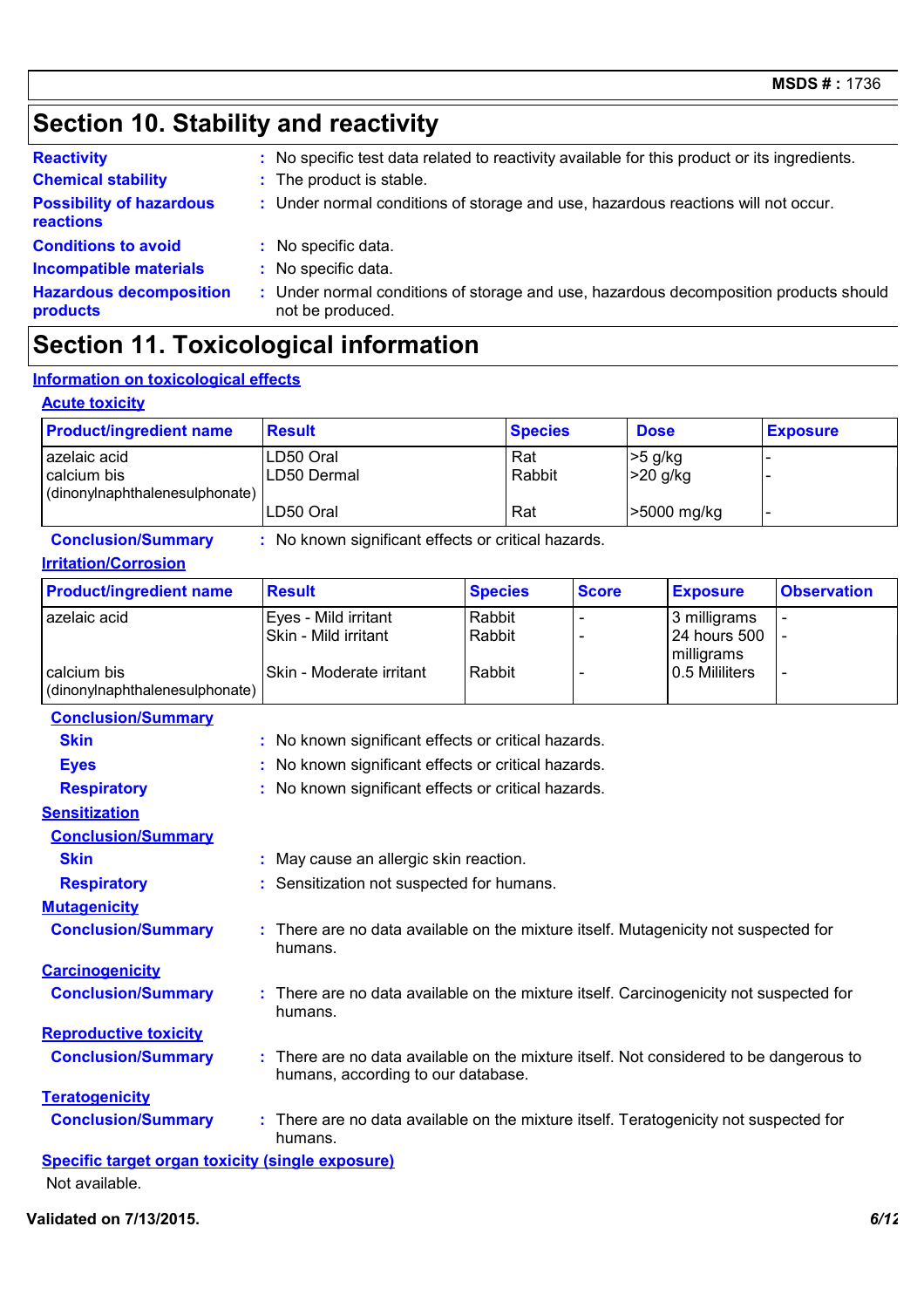### **Section 11. Toxicological information**

### **Specific target organ toxicity (repeated exposure)**

Not available.

**Aspiration hazard**

| <b>Name</b>                                            |                                                                                          | <b>Result</b>                                                                      |  |  |  |
|--------------------------------------------------------|------------------------------------------------------------------------------------------|------------------------------------------------------------------------------------|--|--|--|
| hydrogenated                                           | Dec-1-ene, homopolymer, hydrogenated Dec-1-ene, oligomers,                               | <b>ASPIRATION HAZARD - Category 1</b>                                              |  |  |  |
| <b>Information on the likely</b><br>routes of exposure | : Routes of entry anticipated: Oral, Dermal.                                             |                                                                                    |  |  |  |
| <b>Potential acute health effects</b>                  |                                                                                          |                                                                                    |  |  |  |
| <b>Eye contact</b>                                     | : No known significant effects or critical hazards.                                      |                                                                                    |  |  |  |
| <b>Inhalation</b>                                      | : No known significant effects or critical hazards.                                      |                                                                                    |  |  |  |
| <b>Skin contact</b>                                    | May cause an allergic skin reaction.                                                     |                                                                                    |  |  |  |
| <b>Ingestion</b>                                       | : No known significant effects or critical hazards.                                      |                                                                                    |  |  |  |
|                                                        | <b>Symptoms related to the physical, chemical and toxicological characteristics</b>      |                                                                                    |  |  |  |
| <b>Eye contact</b>                                     | : No specific data.                                                                      |                                                                                    |  |  |  |
| <b>Inhalation</b>                                      | : No specific data.                                                                      |                                                                                    |  |  |  |
| <b>Skin contact</b>                                    | Adverse symptoms may include the following:<br>irritation<br>redness                     |                                                                                    |  |  |  |
| <b>Ingestion</b>                                       | : No specific data.                                                                      |                                                                                    |  |  |  |
|                                                        | Delayed and immediate effects and also chronic effects from short and long term exposure |                                                                                    |  |  |  |
| <b>Short term exposure</b>                             |                                                                                          |                                                                                    |  |  |  |
| <b>Potential immediate</b><br>effects                  | : Not available.                                                                         |                                                                                    |  |  |  |
| <b>Potential delayed effects</b>                       | : Not available.                                                                         |                                                                                    |  |  |  |
| <b>Long term exposure</b>                              |                                                                                          |                                                                                    |  |  |  |
| <b>Potential immediate</b><br>effects                  | : Not available.                                                                         |                                                                                    |  |  |  |
| <b>Potential delayed effects</b>                       | : Not available.                                                                         |                                                                                    |  |  |  |
| <b>Potential chronic health effects</b>                |                                                                                          |                                                                                    |  |  |  |
| <b>Conclusion/Summary</b>                              | : No known significant effects or critical hazards.                                      |                                                                                    |  |  |  |
| <b>General</b>                                         | very low levels.                                                                         | Once sensitized, a severe allergic reaction may occur when subsequently exposed to |  |  |  |
| <b>Carcinogenicity</b>                                 | No known significant effects or critical hazards.                                        |                                                                                    |  |  |  |
| <b>Mutagenicity</b>                                    | No known significant effects or critical hazards.                                        |                                                                                    |  |  |  |
| <b>Teratogenicity</b>                                  | No known significant effects or critical hazards.                                        |                                                                                    |  |  |  |
| <b>Developmental effects</b>                           | No known significant effects or critical hazards.                                        |                                                                                    |  |  |  |
| <b>Fertility effects</b>                               | : No known significant effects or critical hazards.                                      |                                                                                    |  |  |  |

#### **Numerical measures of toxicity**

#### **Acute toxicity estimates**

Not available.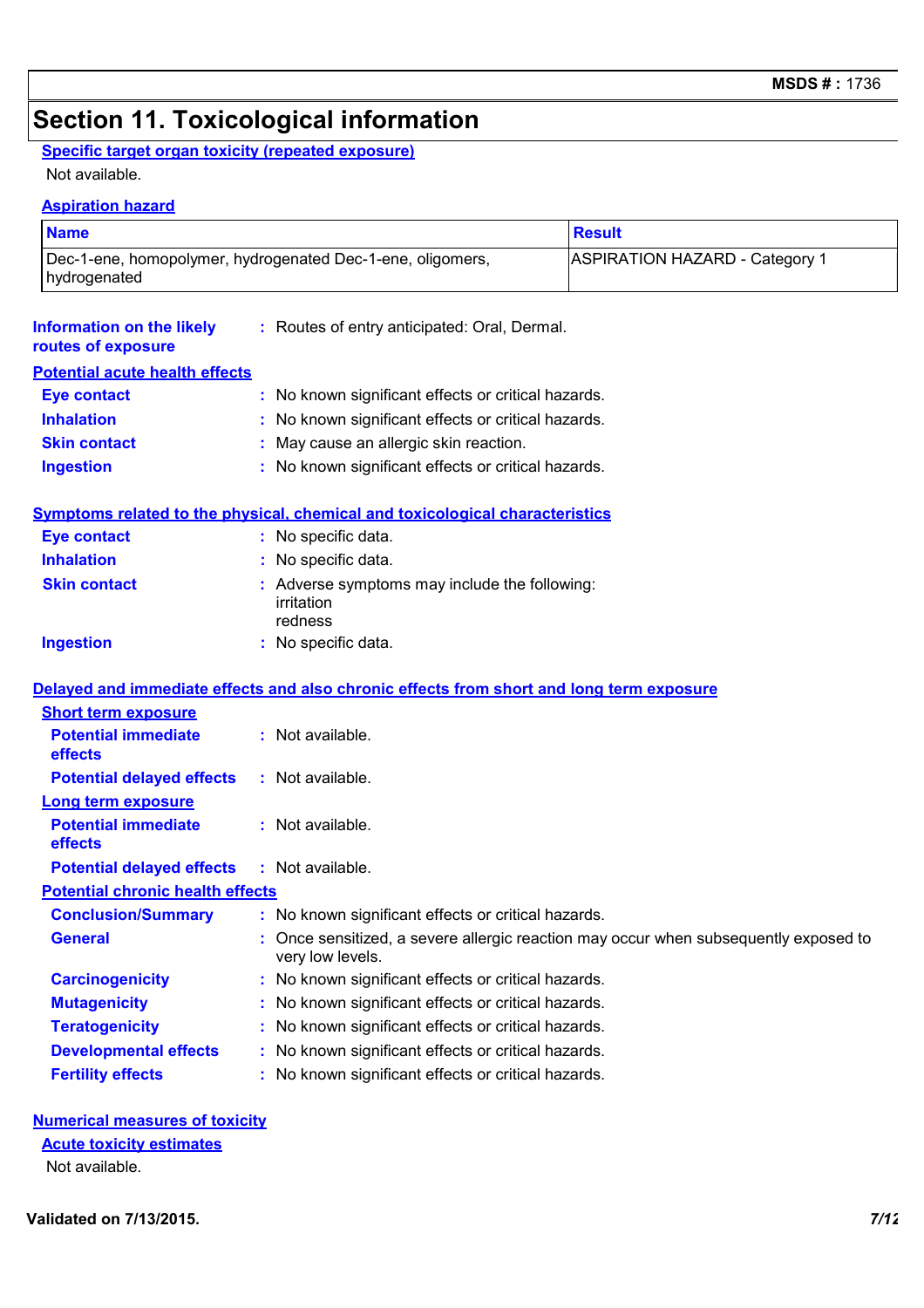### **Section 12. Ecological information**

#### **Toxicity**

**Conclusion/Summary :** There are no data available on the mixture itself.

### **Persistence and degradability**

**Conclusion/Summary :** This product has not been tested for biodegradation. Not expected to be rapidly degradable.

| <b>Product/ingredient name</b>        | <b>Aquatic half-life</b> | <b>Photolysis</b> | <b>Biodegradability</b> |
|---------------------------------------|--------------------------|-------------------|-------------------------|
| SYNTHETIC INDUSTRIAL<br><b>GREASE</b> |                          |                   | Not readily             |

#### **Bioaccumulative potential**

| <b>Product/ingredient name</b>                                                | $LogP_{ow}$ | <b>BCF</b> | <b>Potential</b> |
|-------------------------------------------------------------------------------|-------------|------------|------------------|
| Dec-1-ene, homopolymer,<br>hydrogenated Dec-1-ene,<br>oligomers, hydrogenated | >6.5        |            | high             |
| azelaic acid                                                                  | . 57        | 238 to 288 | low              |

#### **Mobility in soil**

| <b>Soil/water partition</b> | : Not available. |
|-----------------------------|------------------|
| <b>coefficient (Koc)</b>    |                  |
| Other adverse effects       | : No known sig   |

#### **Other adverse effects** : No known significant effects or critical hazards.

### **Section 13. Disposal considerations**

**Disposal methods :**

The generation of waste should be avoided or minimized wherever possible. Disposal of this product, solutions and any by-products should at all times comply with the requirements of environmental protection and waste disposal legislation and any regional local authority requirements. Dispose of surplus and non-recyclable products via a licensed waste disposal contractor. Waste should not be disposed of untreated to the sewer unless fully compliant with the requirements of all authorities with jurisdiction. Waste packaging should be recycled. Incineration or landfill should only be considered when recycling is not feasible. This material and its container must be disposed of in a safe way. Care should be taken when handling emptied containers that have not been cleaned or rinsed out. Empty containers or liners may retain some product residues. Avoid dispersal of spilled material and runoff and contact with soil, waterways, drains and sewers.

### **Section 14. Transport information**

| <b>DOT</b><br><b>Classification</b> | <b>TDG</b><br><b>Classification</b> | <b>Mexico</b><br><b>Classification</b> | <b>ADR/RID</b> | <b>IMDG</b>    | <b>IATA</b>    |
|-------------------------------------|-------------------------------------|----------------------------------------|----------------|----------------|----------------|
| Not regulated.                      | Not regulated.                      | Not regulated.                         | Not regulated. | Not regulated. | Not regulated. |
|                                     |                                     |                                        |                |                |                |
|                                     | -                                   |                                        |                |                |                |
| -                                   |                                     |                                        |                |                |                |
| No.                                 | No.                                 | No.                                    | No.            | No.            | No.            |
|                                     |                                     |                                        |                |                |                |

**Validated on 7/13/2015.** *8/12*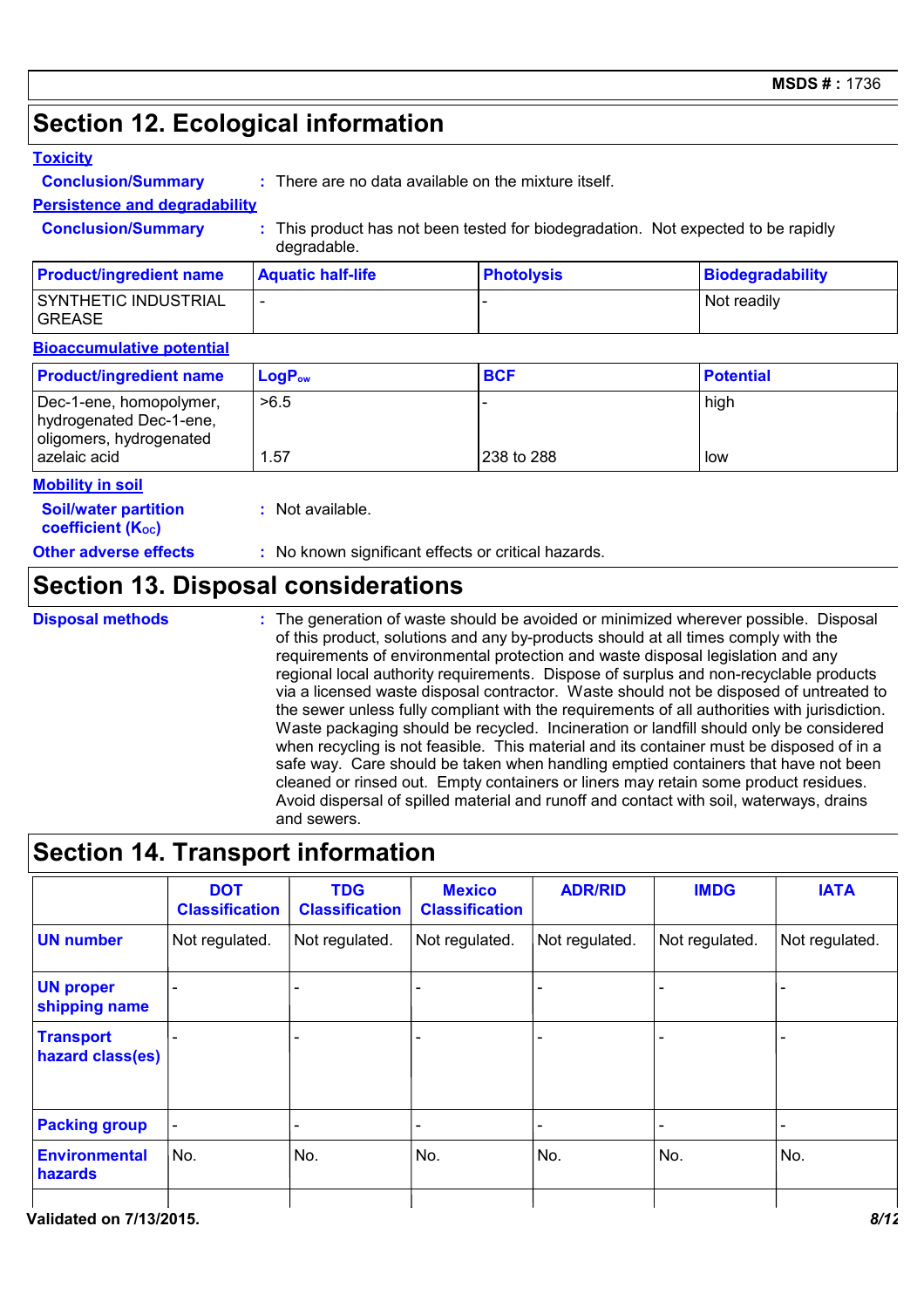# **Section 14. Transport information**

| <b>Additional</b><br><b>Information</b>                                               |  |                                   |  |                                                                                                                                                                             |  |
|---------------------------------------------------------------------------------------|--|-----------------------------------|--|-----------------------------------------------------------------------------------------------------------------------------------------------------------------------------|--|
| <b>Special precautions for user :</b>                                                 |  | event of an accident or spillage. |  | Transport within user's premises: always transport in closed containers that are<br>upright and secure. Ensure that persons transporting the product know what to do in the |  |
| <b>Transport in bulk according</b><br>to Annex II of MARPOL<br>73/78 and the IBC Code |  | Not available.                    |  |                                                                                                                                                                             |  |

# **Section 15. Regulatory information**

| <b>U.S. Federal regulations</b>                                                   |                                                                           | : TSCA 8(a) PAIR: naphthalene     |                       |                                                                           |                 |                                                 |                                                 |  |
|-----------------------------------------------------------------------------------|---------------------------------------------------------------------------|-----------------------------------|-----------------------|---------------------------------------------------------------------------|-----------------|-------------------------------------------------|-------------------------------------------------|--|
|                                                                                   |                                                                           |                                   |                       | TSCA 8(a) CDR Exempt/Partial exemption: Not determined                    |                 |                                                 |                                                 |  |
|                                                                                   |                                                                           |                                   |                       | TSCA 8(c) calls for record of SAR: trimethyl phosphate                    |                 |                                                 |                                                 |  |
|                                                                                   | United States inventory (TSCA 8b): All components are listed or exempted. |                                   |                       |                                                                           |                 |                                                 |                                                 |  |
|                                                                                   |                                                                           |                                   |                       | Clean Water Act (CWA) 307: naphthalene; zinc bis(dipentyldithiocarbamate) |                 |                                                 |                                                 |  |
|                                                                                   |                                                                           |                                   |                       | Clean Water Act (CWA) 311: adipic acid; naphthalene                       |                 |                                                 |                                                 |  |
| <b>Clean Air Act Section 112</b><br>(b) Hazardous Air<br><b>Pollutants (HAPS)</b> | : Not listed                                                              |                                   |                       |                                                                           |                 |                                                 |                                                 |  |
| <b>Clean Air Act Section 602</b><br><b>Class I Substances</b>                     | : Not listed                                                              |                                   |                       |                                                                           |                 |                                                 |                                                 |  |
| <b>Clean Air Act Section 602</b><br><b>Class II Substances</b>                    | : Not listed                                                              |                                   |                       |                                                                           |                 |                                                 |                                                 |  |
| <b>DEA List I Chemicals</b><br>(Precursor Chemicals)                              | : Not listed                                                              |                                   |                       |                                                                           |                 |                                                 |                                                 |  |
| <b>DEA List II Chemicals</b><br><b>(Essential Chemicals)</b>                      | : Not listed                                                              |                                   |                       |                                                                           |                 |                                                 |                                                 |  |
| <b>SARA 302/304</b>                                                               |                                                                           |                                   |                       |                                                                           |                 |                                                 |                                                 |  |
| <b>Composition/information on ingredients</b>                                     |                                                                           |                                   |                       |                                                                           |                 |                                                 |                                                 |  |
| No products were found.                                                           |                                                                           |                                   |                       |                                                                           |                 |                                                 |                                                 |  |
| <b>SARA 304 RQ</b>                                                                | : Not applicable.                                                         |                                   |                       |                                                                           |                 |                                                 |                                                 |  |
| <b>SARA 311/312</b>                                                               |                                                                           |                                   |                       |                                                                           |                 |                                                 |                                                 |  |
| <b>Classification</b>                                                             |                                                                           | : Immediate (acute) health hazard |                       |                                                                           |                 |                                                 |                                                 |  |
| <b>Composition/information on ingredients</b>                                     |                                                                           |                                   |                       |                                                                           |                 |                                                 |                                                 |  |
| <b>Name</b>                                                                       |                                                                           | $\frac{9}{6}$                     | <b>Fire</b><br>hazard | <b>Sudden</b><br>release of<br>pressure                                   | <b>Reactive</b> | <b>Immediate</b><br>(acute)<br>health<br>hazard | <b>Delayed</b><br>(chronic)<br>health<br>hazard |  |
| azelaic acid<br>calcium bis<br>(dinonylnaphthalenesulphonate)                     |                                                                           | $1 - 5$<br>$0.1 - 1$              | No.<br>No.            | No.<br>No.                                                                | No.<br>No.      | Yes.<br>Yes.                                    | No.<br>No.                                      |  |

#### **SARA 313**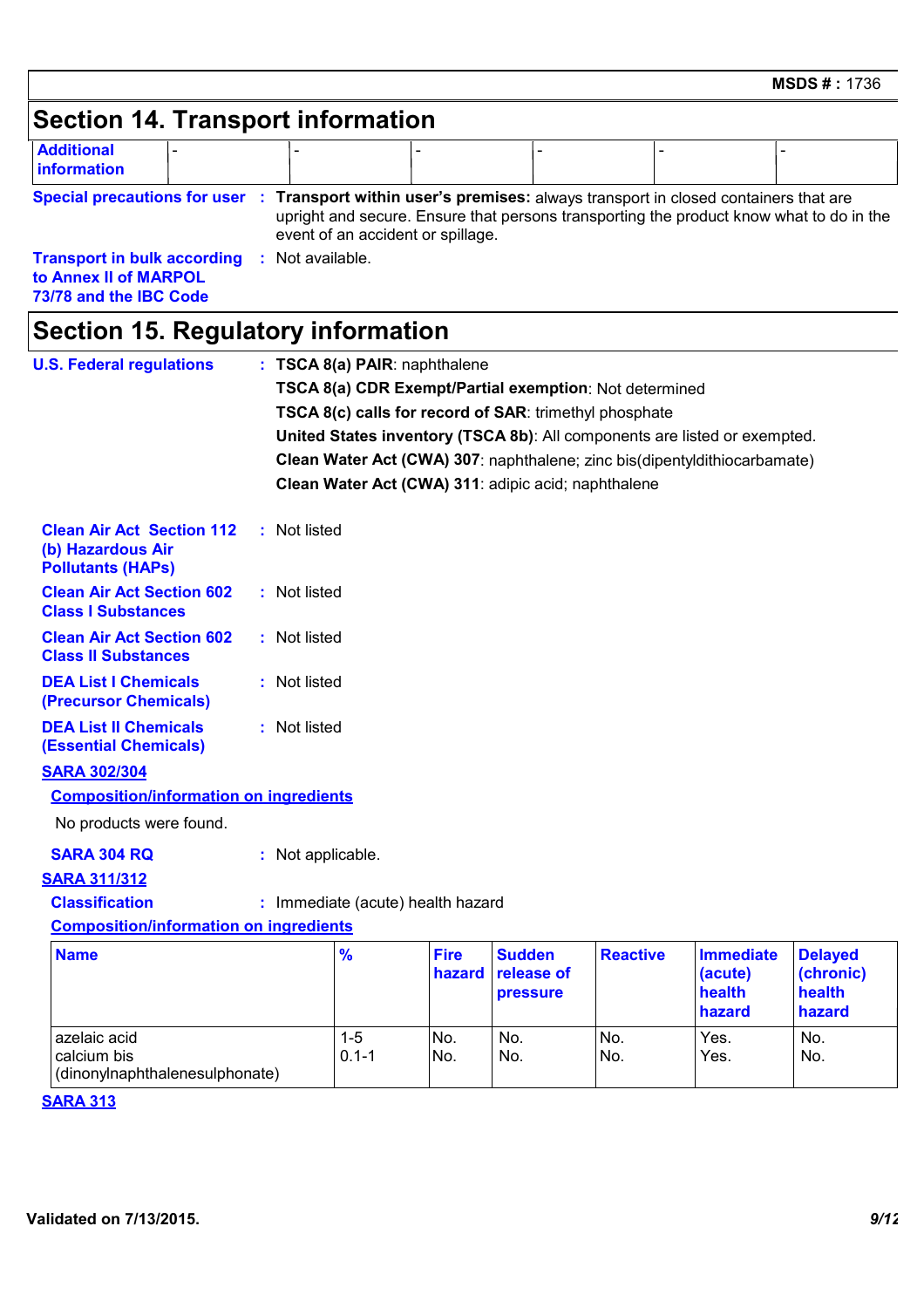### **Section 15. Regulatory information**

|                                           | <b>Product name</b> | <b>CAS number</b> | $\%$ |
|-------------------------------------------|---------------------|-------------------|------|
| <b>Form R - Reporting</b><br>requirements | No listed substance |                   |      |
| <b>Supplier notification</b>              | No listed substance |                   |      |

SARA 313 notifications must not be detached from the SDS and any copying and redistribution of the SDS shall include copying and redistribution of the notice attached to copies of the SDS subsequently redistributed.

#### **State regulations**

| <b>Connecticut Carcinogen Reporting</b>                               | : None of the components are listed. |
|-----------------------------------------------------------------------|--------------------------------------|
| <b>Connecticut Hazardous Material Survey</b>                          | None of the components are listed.   |
| <b>Florida substances</b>                                             | None of the components are listed.   |
| <b>Illinois Chemical Safety Act</b>                                   | None of the components are listed.   |
| <b>Illinois Toxic Substances Disclosure to Employee</b><br><b>Act</b> | : None of the components are listed. |
| <b>Louisiana Reporting</b>                                            | : None of the components are listed. |
| <b>Louisiana Spill</b>                                                | None of the components are listed.   |
| <b>Massachusetts Spill</b>                                            | None of the components are listed.   |
| <b>Massachusetts Substances</b>                                       | None of the components are listed.   |
| <b>Michigan Critical Material</b>                                     | None of the components are listed.   |
| <b>Minnesota Hazardous Substances</b>                                 | None of the components are listed.   |
| <b>New Jersey Spill</b>                                               | None of the components are listed.   |
| <b>New Jersey Toxic Catastrophe Prevention Act</b>                    | None of the components are listed.   |
| <b>New Jersey Hazardous Substances</b>                                | None of the components are listed.   |
| <b>New York Acutely Hazardous Substances</b>                          | None of the components are listed.   |
| <b>New York Toxic Chemical Release Reporting</b>                      | None of the components are listed.   |
| <b>Pennsylvania RTK Hazardous Substances</b>                          | None of the components are listed.   |
| <b>Rhode Island Hazardous Substances</b>                              | None of the components are listed.   |

#### **California Prop. 65**

**WARNING:** This product contains less than 0.1% of a chemical known to the State of California to cause cancer.

| Ingredient name     | <b>Cancer</b> | <b>Reproductive</b> | No significant risk<br>level | <b>Maximum</b><br>acceptable dosage<br>level |
|---------------------|---------------|---------------------|------------------------------|----------------------------------------------|
| trimethyl phosphate | Yes.          | No.                 | Yes.                         | No.                                          |
| naphthalene         | Yes.          | No.                 | Yes.                         | No.                                          |

#### **International regulations**

**Chemical Weapon Convention List Schedules I, II & III Chemicals** Not listed.

#### **Montreal Protocol (Annexes A, B, C, E)**

Not listed.

#### **International lists National inventory**

| <b>National Inventory</b> |                                          |
|---------------------------|------------------------------------------|
| <b>Australia</b>          | : Not determined.                        |
| <b>China</b>              | : All components are listed or exempted. |
| <b>Europe</b>             | : All components are listed or exempted. |
| <b>Japan</b>              | : Not determined.                        |

**Validated on 7/13/2015.** *10/12*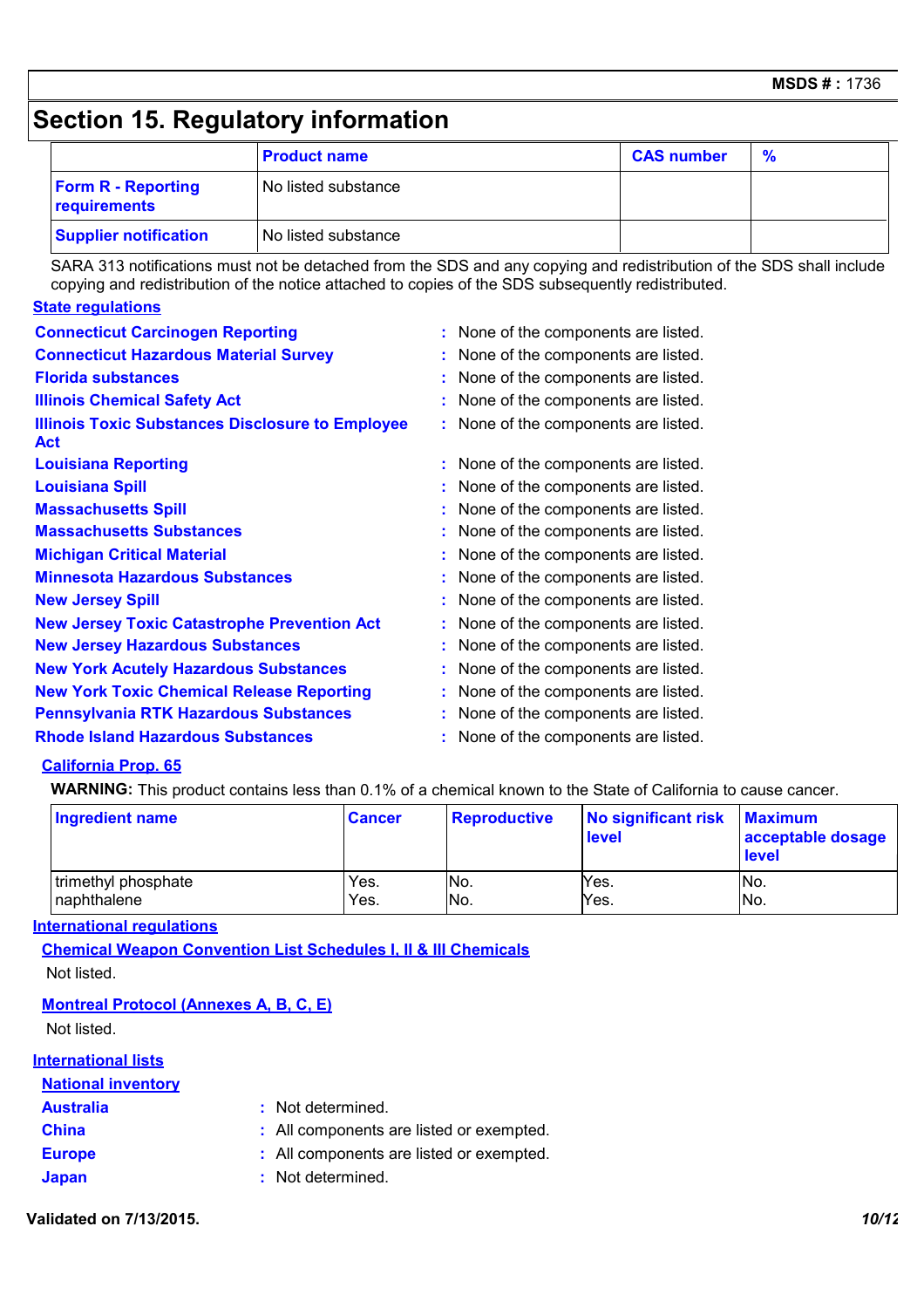### **Section 15. Regulatory information**

| <b>Malaysia</b>                              | : Not determined.                        |
|----------------------------------------------|------------------------------------------|
| <b>New Zealand</b>                           | Not determined.                          |
| <b>Philippines</b>                           | Not determined.                          |
| <b>Republic of Korea</b>                     | Not determined.                          |
| <b>Taiwan</b>                                | : Not determined.                        |
| <b>Canada</b>                                |                                          |
| <b>WHMIS (Canada)</b>                        | : Not controlled under WHMIS (Canada).   |
| <b>Canadian lists</b>                        |                                          |
| <b>Canadian NPRI</b>                         | : None of the components are listed.     |
| <b>CEPA Toxic substances</b>                 | : None of the components are listed.     |
| <b>Canada inventory; DSL/</b><br><b>NDSL</b> | : All components are listed or exempted. |

**This product has been classified in accordance with the hazard criteria of the Controlled Products Regulations and the MSDS contains all the information required by the Controlled Products Regulations.**

### **Section 16. Other information**

**Hazardous Material Information System (U.S.A.)**



**Caution: HMIS® ratings are based on a 0-4 rating scale, with 0 representing minimal hazards or risks, and 4 representing significant hazards or risks Although HMIS® ratings are not required on SDSs under 29 CFR 1910. 1200, the preparer may choose to provide them. HMIS® ratings are to be used with a fully implemented HMIS® program. HMIS® is a registered mark of the National Paint & Coatings Association (NPCA). HMIS® materials may be purchased exclusively from J. J. Keller (800) 327-6868.**

**The customer is responsible for determining the PPE code for this material.**

**National Fire Protection Association (U.S.A.)**



**Reprinted with permission from NFPA 704-2001, Identification of the Hazards of Materials for Emergency Response Copyright ©1997, National Fire Protection Association, Quincy, MA 02269. This reprinted material is not the complete and official position of the National Fire Protection Association, on the referenced subject which is represented only by the standard in its entirety.**

**Copyright ©2001, National Fire Protection Association, Quincy, MA 02269. This warning system is intended to be interpreted and applied only by properly trained individuals to identify fire, health and reactivity hazards of chemicals. The user is referred to certain limited number of chemicals with recommended classifications in NFPA 49 and NFPA 325, which would be used as a guideline only. Whether the chemicals are classified by NFPA or not, anyone using the 704 systems to classify chemicals does so at their own risk.**

| <b>History</b>                    |                          |       |
|-----------------------------------|--------------------------|-------|
| Date of issue/Date of<br>revision | : 7/13/2015              |       |
| Date of previous issue            | : No previous validation |       |
| <b>Version</b>                    | $\pm$ 1                  |       |
| Validated on 7/13/2015            |                          | 11/12 |